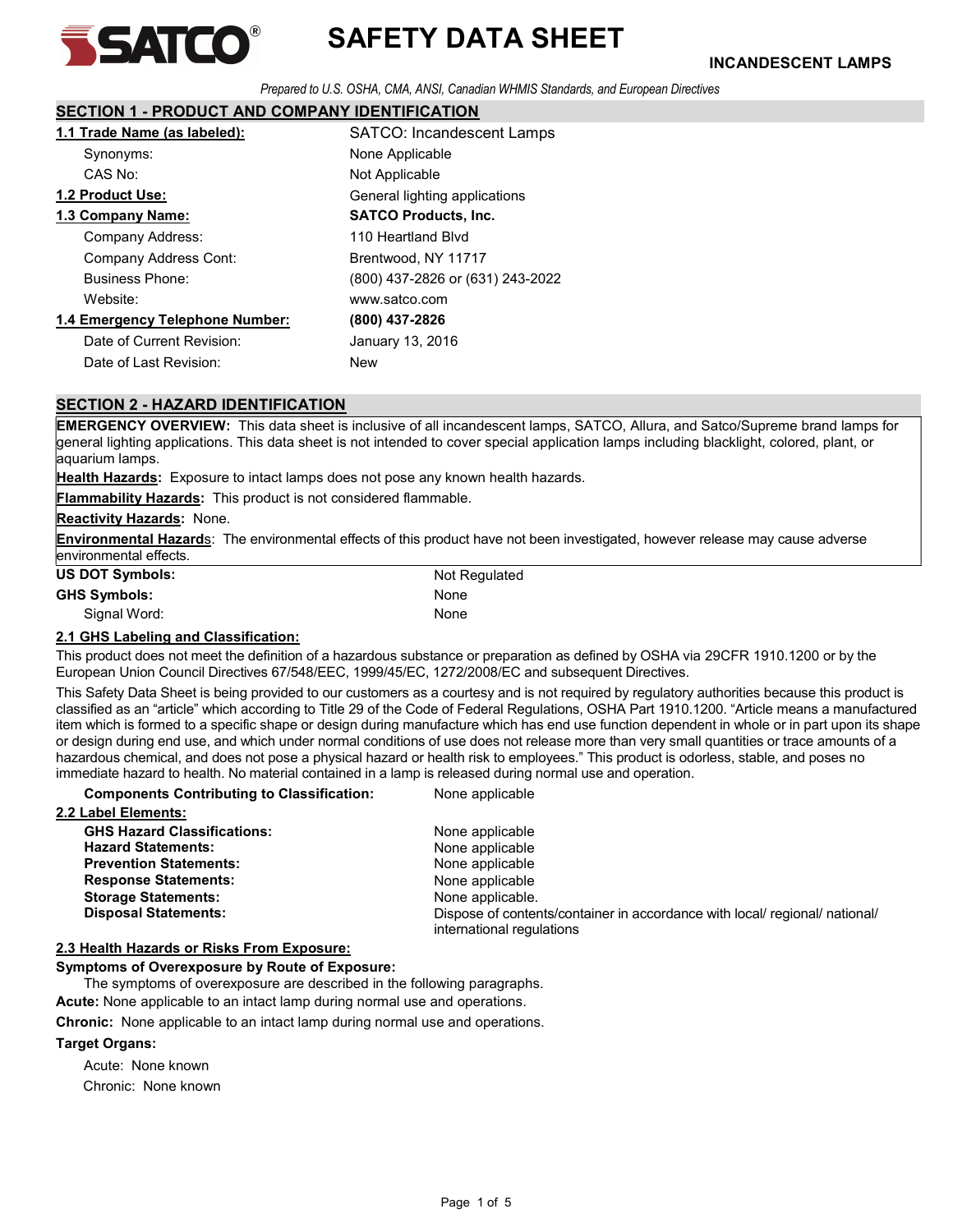

SAFETY DATA SHEET **SATEO**<sup>®</sup> SAFETY DATA SHEET

# SECTION 3 - COMPOSITION / INFORMATION ON INGREDIENTS

| Ingredients: | <b>Hazard Information</b>                                                                                                                                                                                                                                                                  |  |
|--------------|--------------------------------------------------------------------------------------------------------------------------------------------------------------------------------------------------------------------------------------------------------------------------------------------|--|
| Glass        | Glass dust is considered to be physiologically inert so it has an OSHA exposure limit of 15-mg/cubic meter<br>for total dust, and 5-mg/cubic meter for respirable dust. If glass dust is inhaled or ingested, perform normal<br>first aid procedures and seek medical attention if needed. |  |
| Metals       | Tungsten, molybdenum, copper, iron, and nickel are all considered hazardous chemicals, but because of<br>their form or relatively low toxicity, do not present a hazard. Neither do the pigments used in the exterior<br>coatings, due to the insolubility of the glass coating.           |  |

# SECTION 4 - FIRST AID MEASURES

| 4.1 Description of First Aid Measures:                                                 |                                                                                                                                                                                                                                                                                                                                                                                                                                                                                                         |  |
|----------------------------------------------------------------------------------------|---------------------------------------------------------------------------------------------------------------------------------------------------------------------------------------------------------------------------------------------------------------------------------------------------------------------------------------------------------------------------------------------------------------------------------------------------------------------------------------------------------|--|
| <b>Eye Contact:</b>                                                                    | If product enters the eyes, flush with plenty of water or eye wash solution for<br>several minutes. Remove contacts if present and easy to do. Seek medical<br>attention if irritation persists.                                                                                                                                                                                                                                                                                                        |  |
| <b>Skin Contact:</b>                                                                   | Wash skin thoroughly with soap and water after handling. Seek medical<br>attention if irritation develops and persists.                                                                                                                                                                                                                                                                                                                                                                                 |  |
| Inhalation:                                                                            | If breathing becomes difficult, remove victim to fresh air. If necessary, use<br>artificial respiration to support vital functions. Seek medical attention.                                                                                                                                                                                                                                                                                                                                             |  |
| Ingestion:                                                                             | If product is swallowed, call physician or poison center immediately. If<br>professional advice is not available, do not induce vomiting. Never induce<br>vomiting or give diluents (milk or water) to someone who is unconscious,<br>having convulsions, or who cannot swallow. Seek medical advice. Take a<br>copy of the label and/or SDS with the victim to the health professional.                                                                                                                |  |
| <b>Medical Conditions Generally Aggravated by</b><br><b>Exposure:</b>                  | None expected.                                                                                                                                                                                                                                                                                                                                                                                                                                                                                          |  |
| 4.2 Symptoms and Effects Both Acute and Delayed:<br>4.3 Recommendations to Physicians: | None applicable to a lamp during normal use and operation.<br>Treat symptoms and eliminate overexposure.                                                                                                                                                                                                                                                                                                                                                                                                |  |
| <b>SECTION 5 - FIRE FIGHTING MEASURES</b>                                              |                                                                                                                                                                                                                                                                                                                                                                                                                                                                                                         |  |
| 5.1 Fire Extinguishing Materials:                                                      |                                                                                                                                                                                                                                                                                                                                                                                                                                                                                                         |  |
| Use the following fire extinguishing materials:                                        | Water Spray: Yes Carbon Dioxide: Yes<br>Foam: Yes<br>Dry Chemical: Yes<br>Halon: Yes<br>Other: Any "C" Class                                                                                                                                                                                                                                                                                                                                                                                            |  |
| 5.2 Unusual Fire and Explosion Hazards:                                                |                                                                                                                                                                                                                                                                                                                                                                                                                                                                                                         |  |
| Glass may crack at high temperatures.                                                  |                                                                                                                                                                                                                                                                                                                                                                                                                                                                                                         |  |
| <b>Explosive Sensitivity to Mechanical Impact:</b>                                     | <b>No</b>                                                                                                                                                                                                                                                                                                                                                                                                                                                                                               |  |
| Explosive Sensitivity to Static Discharge:                                             | <b>No</b>                                                                                                                                                                                                                                                                                                                                                                                                                                                                                               |  |
| 5.3 Special Fire-Fighting Procedures:                                                  | Incipient fire responders should wear eye protection. Structural firefighters<br>must wear Self-Contained Breathing Apparatus (SCBA) and full protective<br>equipment. Isolate materials not yet involved in the fire and protect personnel.<br>Move containers from fire area if this can be done without risk; otherwise, cool<br>with carefully applied water spray. If possible, prevent run-off water from<br>entering storm drains, bodies of water, or other environmentally sensitive<br>areas. |  |

# SECTION 6 - ACCIDENTAL RELEASE MEASURES (STEPS FOR SPILLS)

# 6.1 Personal Precautions, Protective Equipment and Emergency Procedures:

Use cautious judgment when cleaning up spill and take normal precautions for broken glass. Avoid generating dust.

# 6.2 Environmental Precautions:

Keep out of sewers, storm drains, surface waters, and soils.

| 6.3 Spill and Leak Response: |                                                                                                                                                                                                                                                                                                                                                                                                                                                         |
|------------------------------|---------------------------------------------------------------------------------------------------------------------------------------------------------------------------------------------------------------------------------------------------------------------------------------------------------------------------------------------------------------------------------------------------------------------------------------------------------|
| <b>Small Spills:</b>         | Collect material via broom or mop. Place in tightly sealed containers for proper<br>disposal.                                                                                                                                                                                                                                                                                                                                                           |
| Large Spills:                | Approach spill areas with caution. If liquid was introduced, create a dike or<br>trench to contain material. Soak up with absorbent material such as clay, sand<br>or other suitable non-reactive material. Dispose of in accordance with U.S.<br>Federal, State, and local hazardous waste disposal regulations and those of<br>Canada and its Provinces, those of Australia, Japan and EU Member States<br>(see Section 13, Disposal Considerations). |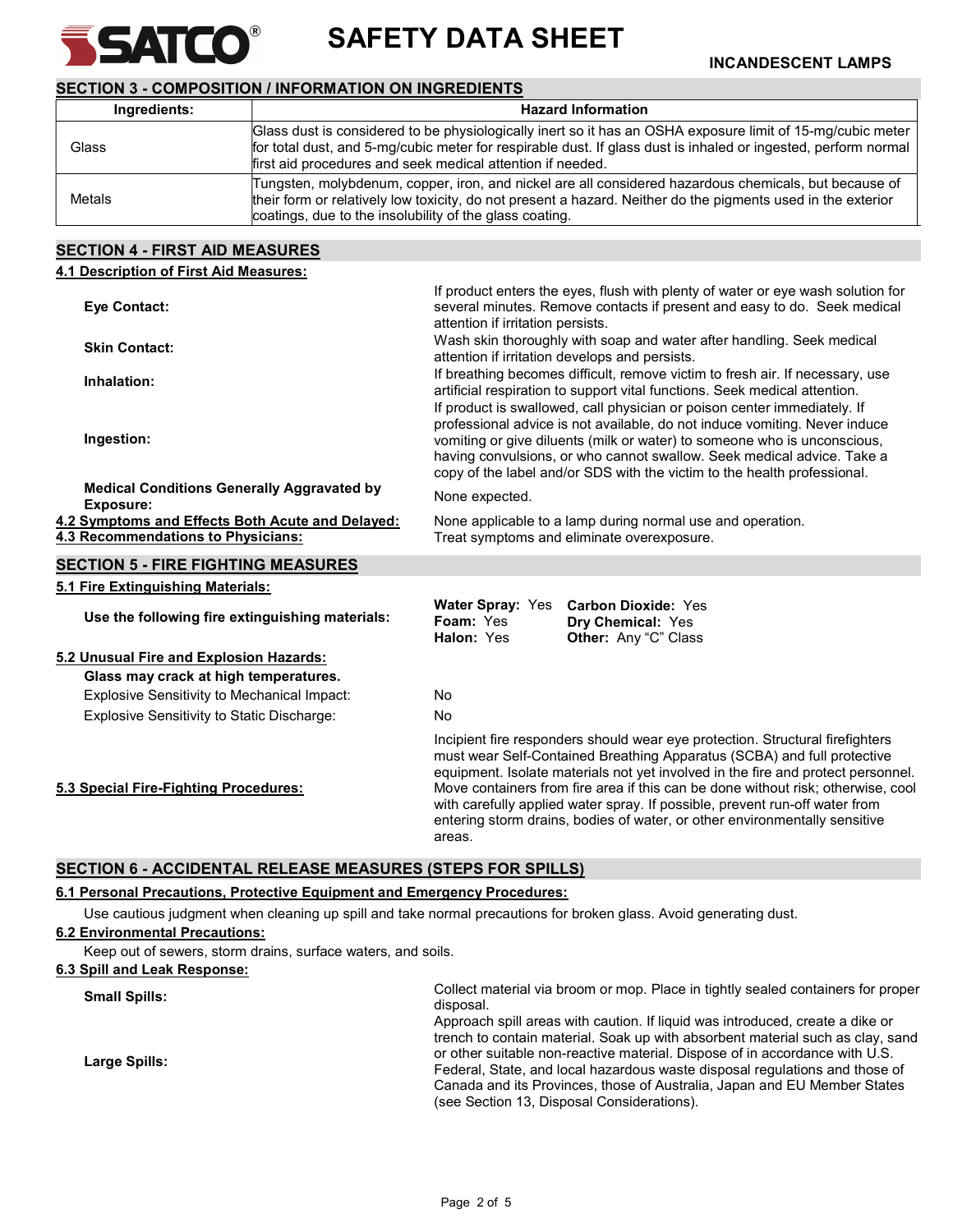

# SECTION 7 - HANDLING AND STORAGE

#### 7.1 Precautions for Safe Handling:

None under normal conditions and use.

# 7.2 Storage and Handling Practices:

Prevent physical damage.

# 7.3 Specific Uses:

See Section 1.2.

# SECTION 8 - EXPOSURE CONTROL/PERSONAL PROTECTION

| <u>ULVIIUI VEIN UUUINE VUITIINUEILEINUU</u> |  |
|---------------------------------------------|--|
| 8.1 Exposure Parameters:                    |  |
| 8.2 Exposure Controls:                      |  |

No data available

Ventilation and Engineering Controls:<br>
Use with adequate ventilation to ensure exposure levels are<br>
use the limit arguing a house of the limit arguing a house maintained below the limits provided above.

The following information on appropriate Personal Protective Equipment is provided to assist employers in complying with OSHA regulations found in 29 CFR Subpart I (beginning at 1910.132), or standards of EU member states (including EN 149 for respiratory PPE, and EN 166 for face/eye protection), and those of Japan. Please reference applicable regulations and standards for relevant details.

|                                | Not required for properly ventilated areas.                                                                                                                                                                                                                                                                                                                    |
|--------------------------------|----------------------------------------------------------------------------------------------------------------------------------------------------------------------------------------------------------------------------------------------------------------------------------------------------------------------------------------------------------------|
| <b>Respiratory Protection:</b> | Maintain airborne contaminant concentrations below quidelines listed above, if<br>applicable. If necessary, use only respiratory protection authorized in the U.S.<br>Federal OSHA Respiratory Protection Standard (29 CFR 1910.134).<br>equivalent U.S. State standards, Canadian CSA Standard Z94.4-93, the<br>European Standard EN149, or EU member states. |
|                                | Safety glasses or goggles are recommended.                                                                                                                                                                                                                                                                                                                     |
| <b>Eye Protection:</b>         | If necessary, refer to U.S. OSHA 29 CFR 1910.133, Canadian Standards, and<br>the European Standard EN166, Australian Standards, or relevant Japanese<br>Standards.                                                                                                                                                                                             |
|                                | Chemical resistant gloves are recommended to prevent skin contact.                                                                                                                                                                                                                                                                                             |
| <b>Hand Protection:</b>        | If necessary, refer to U.S. OSHA 29 CFR 1910.138, the European Standard<br>DIN EN 374, the appropriate Standards of Canada, Australian                                                                                                                                                                                                                         |
|                                | Standards, or relevant Japanese Standards.                                                                                                                                                                                                                                                                                                                     |
|                                | Use body protect appropriate to task being performed.                                                                                                                                                                                                                                                                                                          |
| <b>Body Protection:</b>        | If necessary, refer to appropriate Standards of Canada, or appropriate                                                                                                                                                                                                                                                                                         |
|                                | Standards of the EU, Australian Standards, or relevant Japanese Standards. If                                                                                                                                                                                                                                                                                  |
|                                | a hazard of injury to the feet exists due to falling objects, rolling objects, where<br>objects may pierce the soles of the feet or where employee's feet may be                                                                                                                                                                                               |
|                                | exposed to electrical hazards, use foot protection, as described in U.S. OSHA                                                                                                                                                                                                                                                                                  |
|                                | 29 CFR 1910.136.                                                                                                                                                                                                                                                                                                                                               |

# SECTION 9 - PHYSICAL AND CHEMICAL PROPERTIES

| 9.1 Information on Basic Physical and Chemical Properties:   |                                                                |
|--------------------------------------------------------------|----------------------------------------------------------------|
| Appearance (Physical State and Color): Solid                 | <b>Vapor Density: Not applicable</b>                           |
| <b>Odor:</b> No data available                               | <b>Relative Density: Not applicable</b>                        |
| <b>Odor Threshold:</b> No data available                     | <b>Specific Gravity: Not applicable</b>                        |
| <b>pH:</b> Not applicable                                    | <b>Solubility in Water: Not applicable</b>                     |
| <b>Melting/Freezing Point: Not applicable</b>                | <b>Weight per Gallon: Not applicable</b>                       |
| <b>Boiling Point: Not applicable</b>                         | <b>Partition Coefficient (n-octanol/water):</b> Not applicable |
| <b>Flash Point: Not applicable</b>                           | <b>Auto-Ignition Temperature:</b> Not applicable               |
| <b>Evaporation Rate: Not applicable</b>                      | <b>Decomposition Temperature:</b> Not applicable               |
| <b>Flammability (Solid: Gas): Not applicable</b>             | <b>Viscosity: Not applicable</b>                               |
| Upper/Lower Flammability or Explosion Limits: Not applicable | <b>VOC:</b> Not applicable                                     |
| Vapor Pressure (mm Hg @ 20°C (68° F): Not applicable         |                                                                |
| 9.2 Other Information:                                       | No data available                                              |

# SECTION 10 - STABILITY AND REACTIVITY

# 10.1 Reactivity: The same state of the set of the North More activity data available. 10.3 Possibility of Hazardous Reactions: Will not occur. 10.4 Conditions to Avoid: None known. 10.5 Incompatible Substances: None known. 10.6 Hazardous Decomposition Products: None known.

10.2 Stability: Stable under conditions of normal storage and use.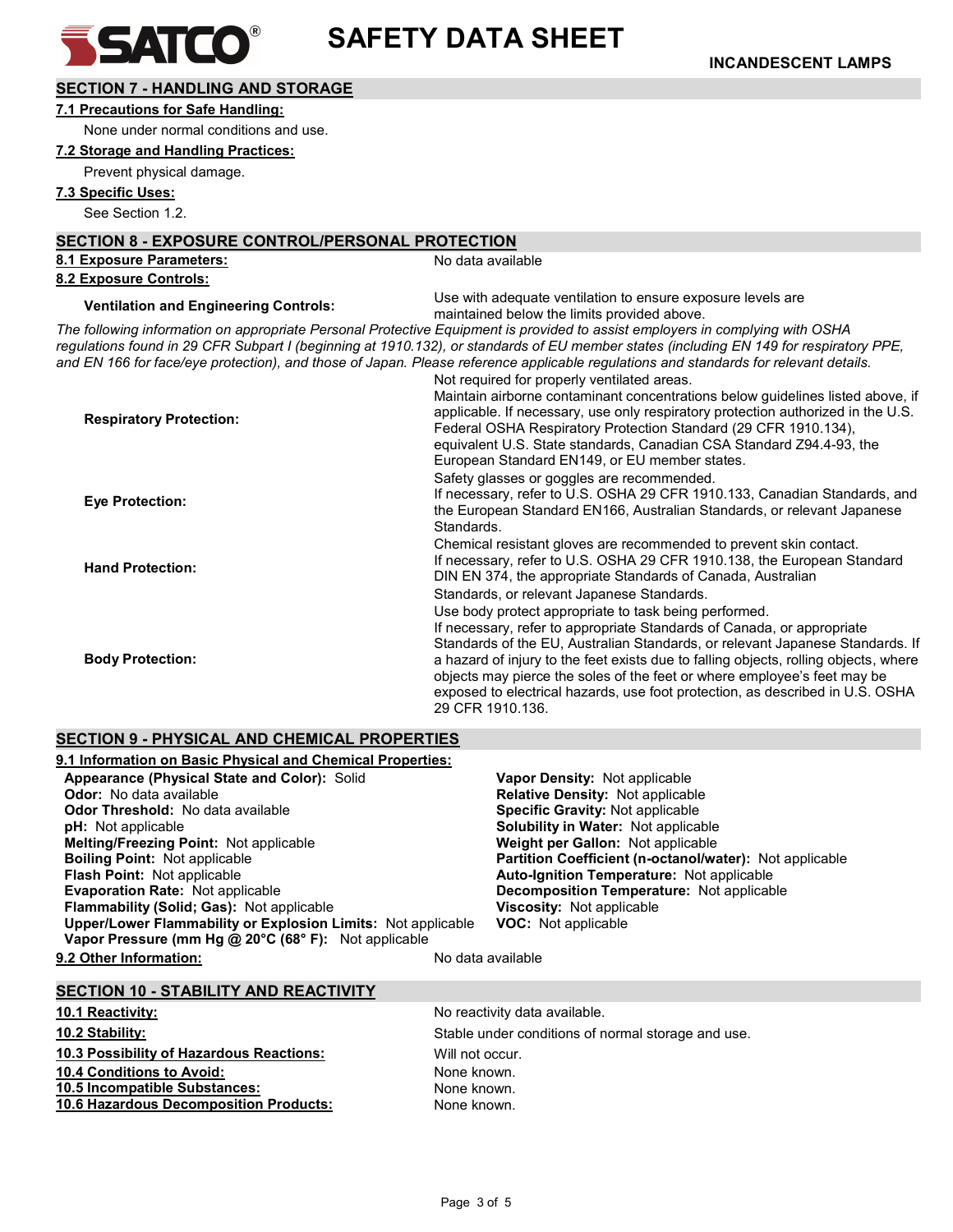

# SECTION 11 - TOXICOLOGICAL INFORMATION 11.1 Information on Toxicological Effects: Toxicity Data:  $\blacksquare$  No specific data available on this product. Suspected Cancer Agent: Ingredients within this product are not found on one or more of the following lists: FEDERAL OSHA Z LIST, NTP, IARC, or CAL/OSHA and therefore are not considered to be cancer-causing agents by these agencies. Irritancy: Not expected under normal conditions and use. Sensitization to the Product: This product is not expect to be a skin sensitization. Germ Cell Mutagenicity: This product does not contain ingredients that are suspected to be a germ cell mutagenic. Reproductive Toxicity: This product does not contain ingredients that are expected to be a human reproductive toxicant. Specific Target Organ Toxicity – Single Exposure: None known. Specific Target Organ Toxicity – Repeated Exposure: None known. Aspiration Hazard: Not an aspiration hazard. SECTION 12 - ECOLOGICAL INFORMATION 12.1 Toxicity **12.1 Toxicity 12.1 Toxicity 12.1 Toxicity 12.1 Toxicity 12.1 Toxicity 12.1 Toxicity 12.1 Toxicity 12.1 Toxicity 12.1 Toxicity 12.1 Toxicity 12.1 Toxicity 12.1 Toxicity 12.1 Toxicity** 12.2 Persistence and Degradability: No specific data available on this product. 12.3 Bioaccumulative Potential: **No specific data available on this product.** 12.4 Mobility in Soil: No specific data available on this product. 12.5 Results of PBT and vPvB Assessment: No specific data available on this product. 12.6 Other Adverse Effects: No data available 12.7 Water Endangerment Class: **At present, there are no ecotoxicological assessments for this product.** SECTION 13 - DISPOSAL CONSIDERATIONS 13.1 Waste Treatment Methods: Waste disposal must be in accordance with appropriate U.S. Federal, State, and local regulations, those of Australia, EU Member States and Japan. See: www.lamprecycle.org 13.2 EU Waste Code: Not determined SECTION 14 - TRANSPORTATION INFORMATION 14.1 U.S. Department of Transportation (DOT) Shipping Regulations: This product is classified (per 49 CFR 172.101) by the U.S. Department of Transportation, as follows. UN Identification Number: Not applicable Proper Shipping Name: Not regulated Hazard Class Number and Description: Not applicable Packing Group: Not applicable DOT Label(s) Required: Not applicable North American Emergency Response Guidebook Number: Not applicable 14.2 Environmental Hazards: Marine Pollutant: One or more components of this product may be designated by the Department of Transportation to be Marine Pollutants (49 CFR 172.101, Appendix B). 14.3 Special Precaution for User: None 14.4 International Air Transport Association Shipping **IF.4 International All Transport Association Sinpping** This product is not considered as dangerous goods. 14.5 International Maritime Organization Shipping **IFIC INCORDITE INCOCO EXAMPLE 2018 INCORDITE 15 This product is not considered as dangerous goods.**<br>Information (IMO): SECTION 15 - REGULATORY INFORMATION 15.1 Safety, Health and Environmental Regulations Specific for the Substance or Mixture:

United States Regulations:

#### U.S. SARA Reporting Requirements:

 The components of this product are not subject to the reporting requirements of Sections 302, 304, and 313 of Title III of the Superfund Amendments and Reauthorization Act.

#### U.S. SARA 311/312:

Acute Health: No Chronic Health: No Fire: No Reactivity: No